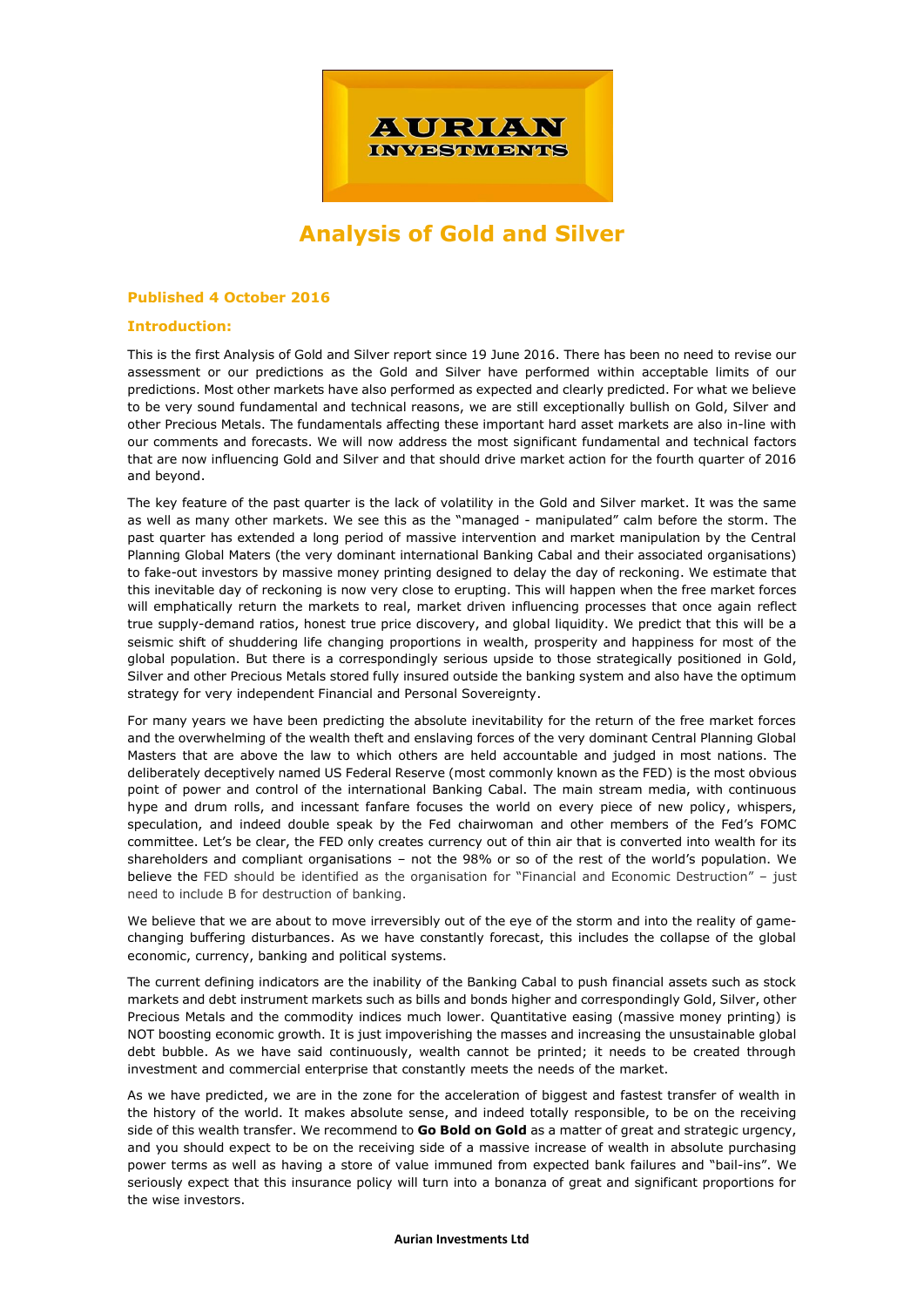## **Central Planning Global Masters:**

On many occasions we have mentioned the role of the "Central Planning Global Masters" as a major force in the affairs of debt based currency creation, banking, market manipulation and its controlling influence over market cycles. Observing the policies and activities of their network of organisations is very important so we can make accurate predictions and execute the correct strategies for the wealth, prosperity and personal security of our friends, associates and clients.

It continues to be abundantly clear to us that the credibility of the Central Planning Global Masters and its network of compliant organisations are losing control. There are increasing signs of rebellion against the so called "establishment" across many nations. It is clear to us that the Banking Cabal controlled Globalist's [New World Order doctrine continues to crumble morally, intellectually,](http://www.veteranstoday.com/2016/05/21/new-world-order-doctrine-continues-to-crumble-morally-and-intellectually/) financially and militarily.

In addition to the unfolding collapse to the world's economy, currency, banking and political systems, the real concern to us is the clear signs that the Banking Cabal controlled "western" military industrial complex is now engaged in the early phase of WW3 and is preparing to accelerate into an outright military conflict with the nations in the "Silk Road" development zone – but mainly China and Russia. The consequences for the world's stock, debt and currency markets from such a devastating happening will be massive in a negative way. However Gold and Silver should receive a massive boost to prices.

One constantly proven and stunning fact, is that the "Western Alliance" and a number of other nations are controlled by the Central Planning Global Masters. The US Federal Reserve being the most obvious centre of power of the International Banking Cabal as it issues the debt based Federal Reserve Note called the US Dollar. However, but more secretive is the real controlling entity, the Bank of International Settlements located in Basel, Switzerland. The United States, dominated by the US Federal Reserve is clearly the "goto" nation to enforce the strategic will of the Banking Cabal and to continuously protect their self-serving, self assumed power and hegemonic supranational sovereignty over the world.

As we have mentioned many times the Banking Cabal have secured a licence in many/most nations to create and manage a nation's currency and through this mechanism they control the banks, the politicians, governments, governmental organisations and strategic commercial corporations including the US military industrial complex, the US dominating health industrial complex and the US food industrial complex. Each national paper/fiat/digital currency unit is loaned into existence and has NO asset backing whatsoever and by definition has NO intrinsic value – just a perceived value guided by the force of government power mostly through legal tender laws. Because the United States has had the exorbitant privilege of having the US Dollar as the reserve currency of the world since 1944, the US Federal Reserve is the most watched power centre of the Banking Cabal's network.

As you can see from the following quotes this system of wealth theft and political control has been in existence for a long time:

- 1. The strategy of the Central Planning Global Masters (the International Banking Cabal) was masterfully created by the founder of the Rothschild family international banking dynasty, Mayer Amschel Rothschild in the late  $18<sup>th</sup>$  Century and early  $19<sup>th</sup>$  Century. At the heart of the strategy was his now famous quote in 1791 - "Permit me to issue and control the money of a nation and I care not who makes its laws."
- 2. When a government is dependent upon bankers for money, they and not the leaders of the government control the situation, since the hand that gives is above the hand that takes… Money has no motherland; financiers are without patriotism and without decency; their sole object is gain." – Napoleon Bonaparte, Emperor of France, 1815

#### **The Currency and Market Manipulation Racket:**

This currency creation racket of the Banking Cabal is an exceptionally simple concept but its affect is so dynamic in the wielding of power, influence, wealth creation and non-recourse wealth theft. Once you understand the basics of this currency creation racket, some clear questions come naturally to discerning minds - how has mankind been deceived to such a devastating extent for over two centuries. We also clearly understand how markets can be so easily manipulated by the Banking cabal for maximum financial "bonanza" level gains. It is now a regular occurrence. They have nearly unlimited financial capacity for the moment to achieve their objectives. They also are a law unto themselves and clearly free from prosecution for any market manipulation, insider trading and deceptive selling of investment products.

The answer to this question then activates further thoughts - most particularly, how to deal with this unacceptable issue and effect natural change to a sound money system. We will address this question in more detail and the strategy we recommended another time. In the meantime we continue our focus on the self interests of all our friends, associates, fund management and advisory clients and continue to provide analysis and strategies that actively support our strategies of Financial and Personal sovereignty.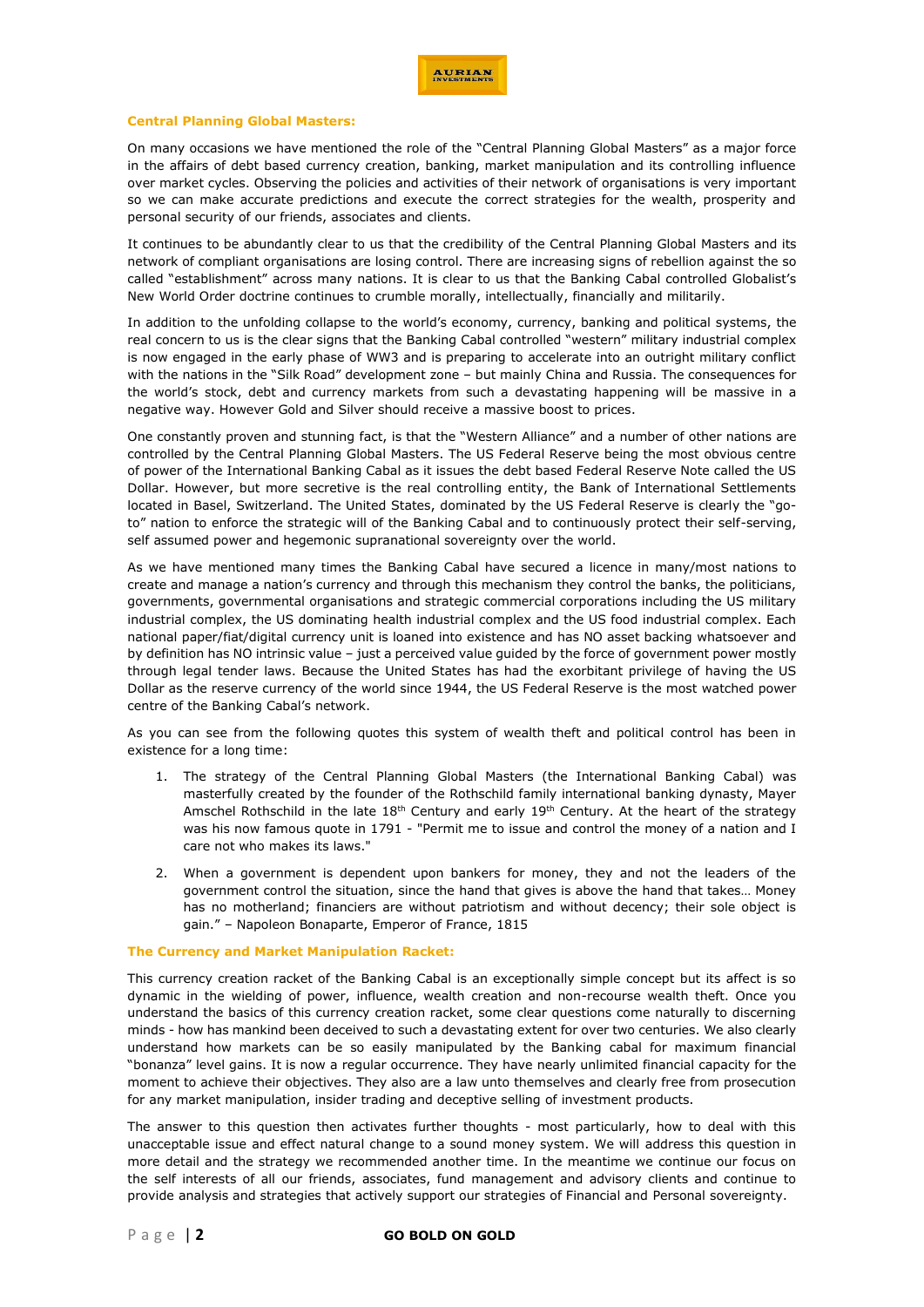

## **Gold:**

Gold finished the third quarter on 30 September 2016 trading at US\$1,316 per troy ounce. This is an excellent rise of \$270 per troy ounce or 25.81% since the Wave 2 corrective low price of \$1,046 on 3 December 2015.

Since the 3 December 2015 low of \$1,046 per troy ounce, Gold rallied strongly to reach a high of \$1,375 per troy ounce on 6 July 2016. We are now assuming that this completed the first minor upside leg of a powerful major Wave 3 advance in price/value. This represents a low to top advance of \$329 per troy ounce or 31.45%. Since then the market has been moving is a sideways choppy action but so far has not broken below \$1,300 per troy despite a few attempts within the highly over-leveraged paper futures markets.

The most important point is our analysis of the natural market wave counts is whether Gold is now in Wave 3 of this major bull market. In our 19 June 2016 Analysis of Gold and Silver, we advised that to absolutely confirm that Wave 2 is complete and an advancing Wave 3 is in process, we need a "sustainable upside break above the powerful inflection point of \$1307 for Gold". This in fact was achieved on 16 June 2016 and then rallied intra-day to \$1315.55. But this upside "breakout" could not be sustained and continuous selling pushed the market down as pre Brexit referendum vote increased market volatility. A corrective low of \$1,251 occurred as the referendum results started to emerge on 24 June 2016. When it became clear that the polls favouring remain got it wrong and the leave campaign was actually winning the vote, Gold thrust from the intra-day and corrective low of \$1,251 into a super rally intra-day high of \$1,358 per troy ounce. Since then and after a small correction the market later reached a leg 1 high of \$1,375 on 6 July 2016. This was the start of a leg 2 correction which is still in process.

Since the 6 July 2016 high of \$1,375 the market has been in a sideways choppy pattern as it unwinds its short term technical overbought status. During this healthy correction phase the pre-stated strategic breakout inflection point of \$1,307 has proven to be good support. In fact it has only been penetrated on the downside by \$5 per ounce on just one occasion. While the market is showing exceptional resilience in this sideways corrective phase, we would not be surprised if the Banking Cabal can manage one more "rigging" in the paper market to trigger stops under \$1,300 and unwind some of their massive "market manipulating" short positions in the market. We have covered this market manipulation many times. For more detail please read previous analysis reports. Many are included in the Appendices.

One very important point is that the clear and relatively determined focus of this powerful international Banking Cabal is to try and maintain public trust in the debt based paper/fiat/digital currency system for as long as possible. This means suppressing as much as possible the price of Gold and Silver. As they are finding, there are limits – even for this very powerful debt based currency creating Cabal.

Let's look for positives. There are some clear benefits to price suppression. In fact, the Gold price setback of the naturally advancing bull market from 6 July 2016 just provides more time for the astute investors to accumulate more Gold at very reasonable prices.

The Aurian proprietary technical analysis systems are long term bullish with short term slightly bearish. However, the market has and is still showing great support above the very significant inflection point of \$1,307. Most of the over-bought technical status is in now being unwound in the corrective phase of the past 3 months. The important question is when this downside correction, which we are classifying as minor leg 2, is complete and an advancing minor leg 3 of Wave 3 becomes active. The real confirmation of this will come when the market thrusts through \$1,375 per troy ounce. Positive cyclic influences are now in play so we expect some increasing volatility with a strong upside bias starting early in October and continuing over the next few months.

## **Gold - Expected Returns:**

Despite the main stream media's constant negative reporting on Gold, the reality is that since the start of present Gold bull market in March 2001 at \$257 per troy ounce, the price of Gold which traded at \$1316 per troy ounce on 30 September 2016, has gained \$1059 per troy ounce or a gain of 412%. **This represents an average annual gain of 27.46% over 15 years.** This is a return on investment that very few investors and fund managers can claim in any one year let alone for a 15 year period. Assuming our forecast that this Gold bull market will endure for at least another 12-20 years, and that our assessment confirming the market is now into Wave 3 is correct, then we expect the average annual gains in US Dollar priced Gold will be closer to 50%.

Since we called the start of this Gold bull market in 2001 we have continuously stated that our price targets for the top are within the range of \$10,000 to \$15,000 per troy ounce. However, our analysis has indicated for a few years that there is a strong chance that much higher prices will be reached – possibly as high as \$25,000 or more per ounce in an extreme hyperinflationary blow-off. Naturally, if/when such targets are reached the average annual gains in price will be in excess of 50% per annum.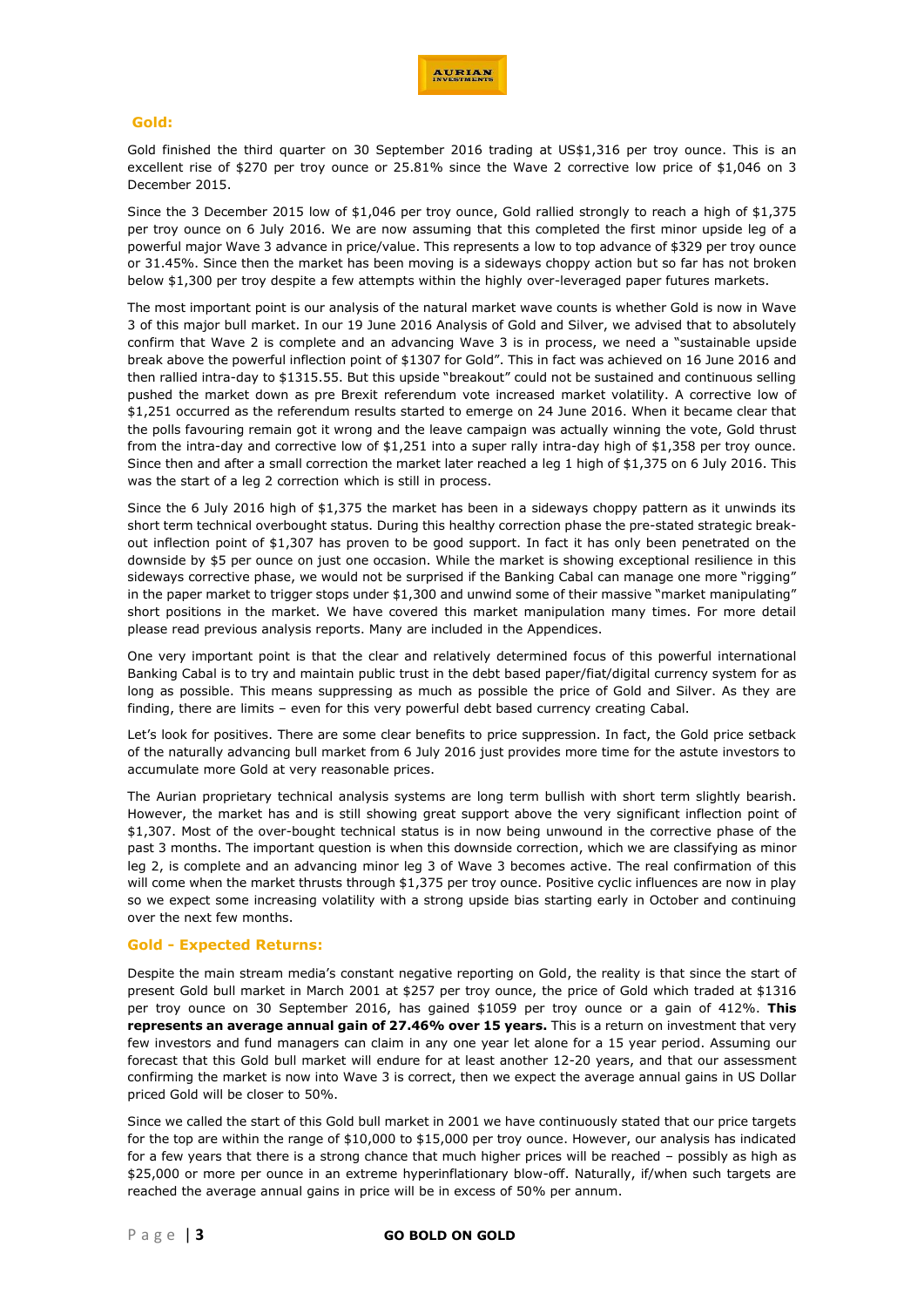

## **Silver:**

Silver finished the third quarter on 30 September 2016 trading at US\$19.15 per troy ounce. This is a rise of \$5.55 per troy ounce or 40.8% since the price low of \$13.60 on 14 December 2015.

Silver is trading generally in line with Gold. The varying influencing factor of the Silver market is the natural bull market market dynamic to reducing the Silver/Gold ratio from 68.72 at 30 September 2016 to the long term ratio of 15 or 16-1.

While we believe that Silver is also in the very early stages of a Wave 3 advance, Silver still needs to power emphatically through \$20.20 and then \$21.10 per troy ounce to give absolute confirmation of this important technical point. When this happens, some explosive advances can be expected to follow most short term downside corrective moves. Silver should then gain more in percentage terms than Gold as the Silver/Gold heads towards 15 or 16-1 over time.

## **Silver - Expected Returns:**

Since the present bull market in Silver started in August 2001 at \$4.04 per troy ounce, the value of Silver has risen to \$19.15 per troy ounce at the end of quarter close on 30 September 2016. This is a gain of \$15.11 or 374%. This represents an average annual gain of 24.9% over nearly 15 years. This is slightly below the performance of Gold which averaged 27.46% per annum. One key point to always remember is that compared to Gold, Silver trades with much greater price volatility.

Based on our long term forecasts for Gold of \$10,000 to \$15,000 per ounce, and assuming the long term Silver to Gold ratio will return to its long term average of between 15/1 and 16/1, we are expecting Silver to trade at \$666 to \$1,000 based on a 15/1 Silver/Gold ratio. This is a huge increase of 3,378% to 5,221% from the present price of approximately \$19.15 per ounce. More optimistically, if Gold reaches our higher target of \$25,000 per troy ounce Silver could trade at a high point of \$1,666 if a 15/1 Silver/Gold ratio is achieved. This would represent a 8,700% gain from \$19.15.

## **The Powerful Potential of a Wave 3 Advance:**

As we have explained over the years, Wave 3 generates the most powerfully explosive advance in any bull market. In brief, if the upside-break above \$1,375 in Gold can be sustained in a powerful advance then we can confirm with an absolute degree of certainly that Wave 3 is well underway. As mentioned, for Silver a sustained upside thrust above \$21.10 per troy ounce will also confirm Wave 3 for Silver.

Please keep in mind that based on real inflation adjusted terms; Gold and Silver are still close to the lows of 1970 in real purchasing power terms. This means that both Gold and Silver are still exceptionally cheap in terms of true value - so a massive upside potential in line with a traditional Wave advance is in line with our analysis.

## **Graphics of Natural Market Rhythm:**

As we know, a picture is worth a thousand words. To give a clear dimension to our wave analysis we are pleased to provide a key to the basic natural market form of wave analysis as discovered and defined by R.N. Elliott over 70 years ago. A graphic image of the wave analysis is like a "road map" on an investment journey. Most important at this time is to focus on how Wave 2 (down) and Wave 3 (up) fit into our analysis.



As you can see particularly clearly in the basic wave form (A) above, the low of Wave 2 is probably the lowest risk buying point of any bull market. It is the first correction to a well defined long term uptrend. As discussed above, we believe that based on technical analysis and indeed many fundamental considerations there is good supporting evidence that minor leg 1 of Wave 3 has indeed completed.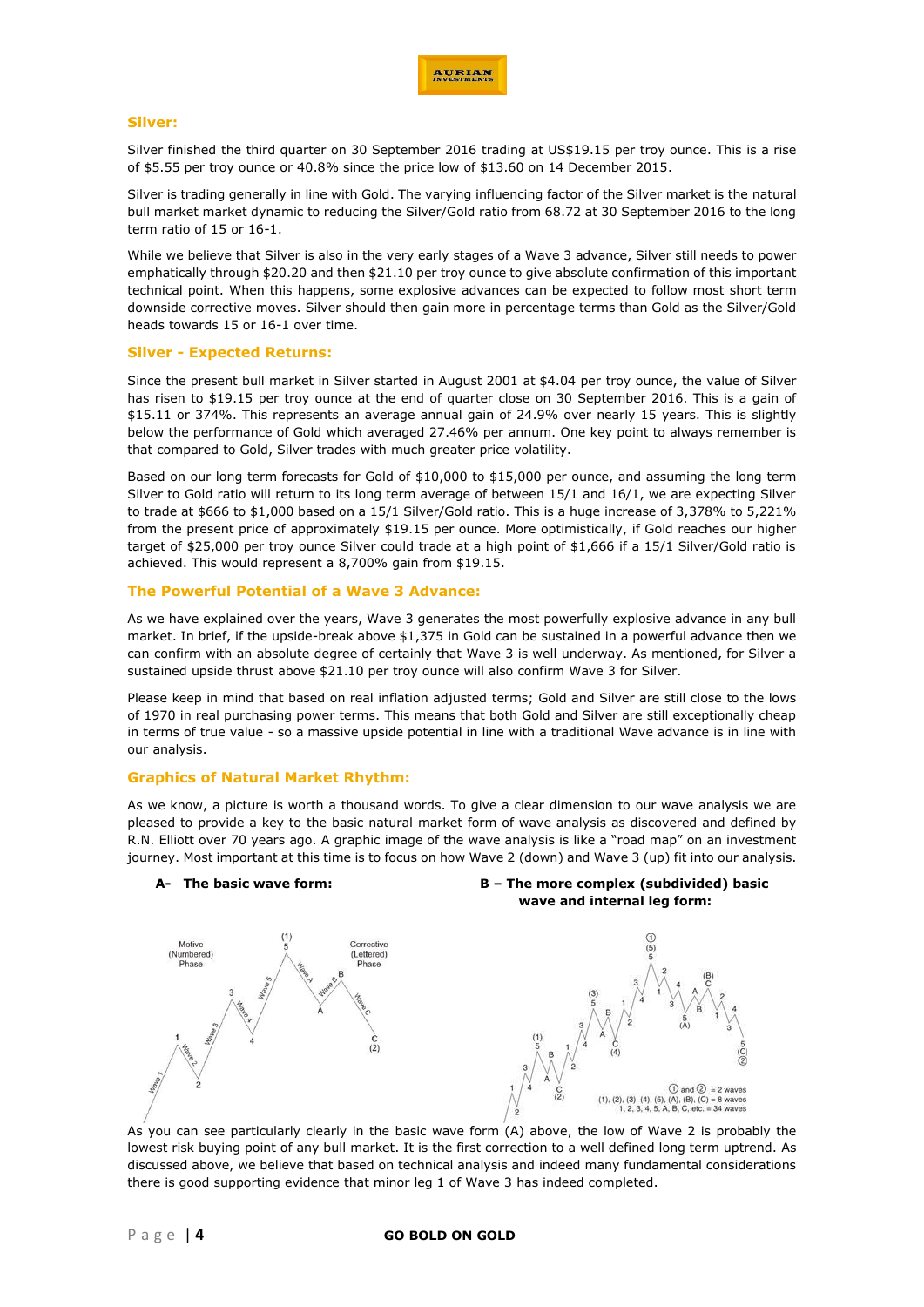

Based on previous market performance, we also believe that proportions presented in Wave 3 above will be extended in magnitude and percentage terms to Wave 1 compared to the figurative illustrations above.

However, we are clearly not living in normal times. Widespread manipulation of all markets starting with interest rates and money supply has distorted the pricing and natural rhythm of all markets.

# **Gold and Silver Summary:**

*It is a clear benefit for the long term investor in Gold and Silver, that the longer the Gold and Silver market is suppressed in the present three months long sideways consolidation, the more time there is to buy relatively cheap Gold and Silver.*

*We confirm our belief that the weight in Gold held by an investor is the key measure of real financial worth and the key to personal and financial independence. Our long term strategy to "Go Bold on Gold" is still very much in play.*

### **Other Markets:**

As previously advised, the Aurian proprietary technical system is the optimum trading resource for the predictions and timing of any market across the globe. Based on this we now share our findings on other markets we are following. This broad spectrum analysis gives us a wider spectrumed understanding of the global economy, markets, banking and political influences. This extensive research also supports our understanding and ability to predict the performance of Gold and Silver.

#### **A: Rising Commodity Prices:**

While we were predicting the bottoming of Gold and Silver in Wave 2 during December 2015 and January 2016, we also clearly called the bottom of the commodity indices. In the January 2016 Analysis of Gold and Silver report we stated "*the whole commodity index is in the process of making a major bottom"*. Since then, and as of 30 September 2016 close, crude oil is up 85%; the Goldman Sachs Commodity Index is up 35.47%, and the wider spectrumed Thomson Reuters Jeffries CRB Index is up 20.29%.

This commodity sector has also been in a sideways corrective phase in a similar way to Gold and Silver. These indices have now turned up again and confirm the move out of national currencies into a wide spectrum of commodities. In fact the trend is out of debt based nation paper/fiat/digital currencies and into real assets which also have strong monetary value during times of accelerated loss of purchasing power of national currencies.

#### **B: Rising Gold and Silver Mining Stocks:**

Also in line with our forecasts, publically listed Gold and Silver mining companies have also performed brilliantly. To reflect this, while also in a sideways corrective phase for the past six weeks, the Gold Bug Index (HUI) as of 30 September 2016 is up 133% and the Gold and Silver Mining Index (XAU) is up 145% since January. We see this as just the first advancing leg in this market complex. We also believe the upside is exceptional and will reap returns far in excess of Gold and Silver in percentage terms, but at much higher risk. In addition to market volatility, the biggest risk to an investor is the liquidity and or failure of stock broking firms and banks holding investors cash and other assets. The security of share scripts in some market centres is also a potential risk to investors.

### **C: Western Stocks Markets:**

Following the sharp sell-off in all western stock markets in January 2016, the Central Planning Global Masters came in to "pump up" the markets with free money and strategic buying. However, this push could not achieve new all time highs in the US markets. All major western stock markets were trending down at the time of our 19 June Analysis of Gold and Silver. We also advised the possibility of another "managed" attempt by the Central Planning Global Masters to lift the market to new highs. This happened but the upside momentum died quickly into suspended animation after this recent advance to slightly new all time highs. Because US Stocks are more overvalued than at the top in 2008, we believe that there is little scope for any successful Banking Cabal managed attempts to keep any meaningful upside momentum. We believe that to invest for such a potential outcome is a very high risk trade.

The recent gain of some of the US stock markets to slightly new all time highs is not convincing. For instance the Dow Jones Industrial traded at 18,308 on 30 September 2016 slightly below the high of 18,351 on 15 June 2015 following a recent high of 18,588. The S&P closed at 2168 on 30 September 2016. This is slightly above the high of 2134 on 22 May 2015 and below the recent new all time high of 2,193. The NASDAQ index is also only at slightly above the all time highs of 2015 and is also finding it difficult to advance further – even will all the quantitative easing (purchasing power destructive currency printing). Diverging from these indices is a reliable early indicator, the Dow Jones Transport indices. As of the 30 September 2016 this represents a 17.6% decline from the November 2014 top. Not surprising, the Banking Indices is also trending down strongly.